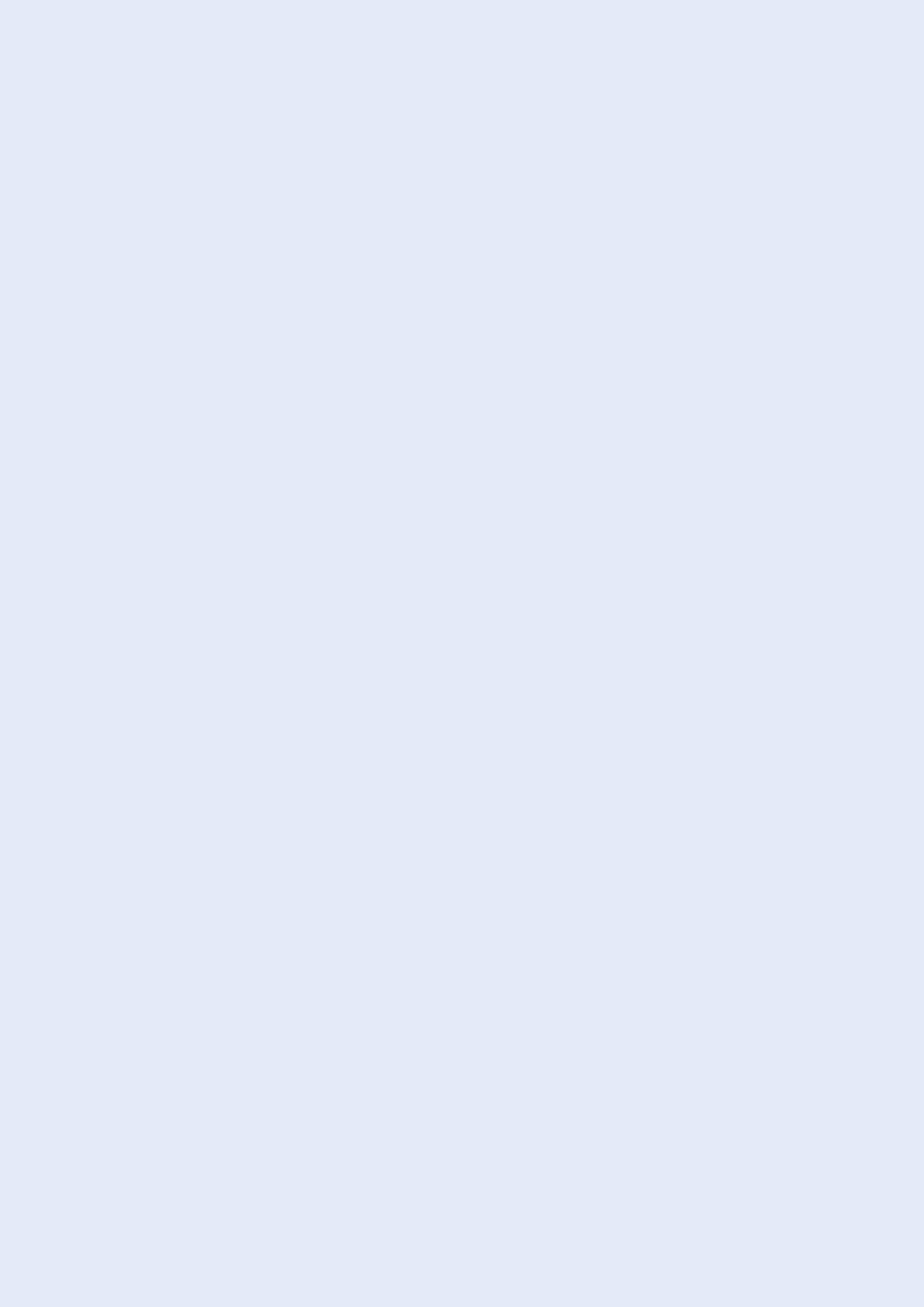# **Introduction**

Net impact assessments play a role in all types of evaluation, including impact evaluation and implementation evaluation. Implementation evaluations supporting the smooth delivery of a programme are more likely to be useful in the early stages of implementation. Evaluation capturing the effects of priorities and looking into their theory of change will occur at a later stage. The legal provisions do not prevent Member States from carrying out mid-term evaluations.

The Commission encourages Member States to include, on a voluntary basis, the evaluation of the impacts of similar interventions in a previous programming period. This can make sense as for many interventions it takes years before the effects are fully realised (e.g., for large scale infrastructures, RTD projects). At least once during the programming period, an evaluation shall assess how support from the CSF Funds has contributed to the objectives of each priority. Impact evaluations according to the Commissions guidelines should be using theory based approaches or counterfactual methods are appropriate tools.

Counterfactual impact evaluation is a set of techniques borrowed from statistical and medical science and have the potential to provide a credible answer to the question "Does it work?". The central question of counterfactual evaluations is rather narrow — how much difference does a treatment make? The method then produces answers that are typically numbers, typically differences, to which it is plausible to give a causal interpretation based on empirical evidence and some assumptions. Is the difference observed in the outcome after the implementation of the intervention caused by the intervention itself, or by something else? Evaluations of this type are based on models of cause and effect and require a credible and rigorously defined counterfactual element to control for factors other than the intervention that might account for the observed change.<sup>1</sup>

In the Interreg context the application of such methods faces numerous challenges related e.g. to the financial size of programmes in relation to other factors. Border areas in total are home to 37,5% of the EU population. CBC programmes however receive comparably little funding  $\langle \sim 5\%$  of the ERDF and  $\sim 2\%$ of all ESI-funds). CBC programmes usually have a low number of beneficiaries, thus a low number of interventions, while numerous other funds are targeting the same geographical area, oftentimes in overlapping thematic fields.

<sup>&</sup>lt;sup>1</sup> EU Commission (2015): Guidance Document on Monitoring and Evaluation: Concepts and Recommendations; European Cohesion<br>Fund, European regional development Fund; DG Regio; Brussels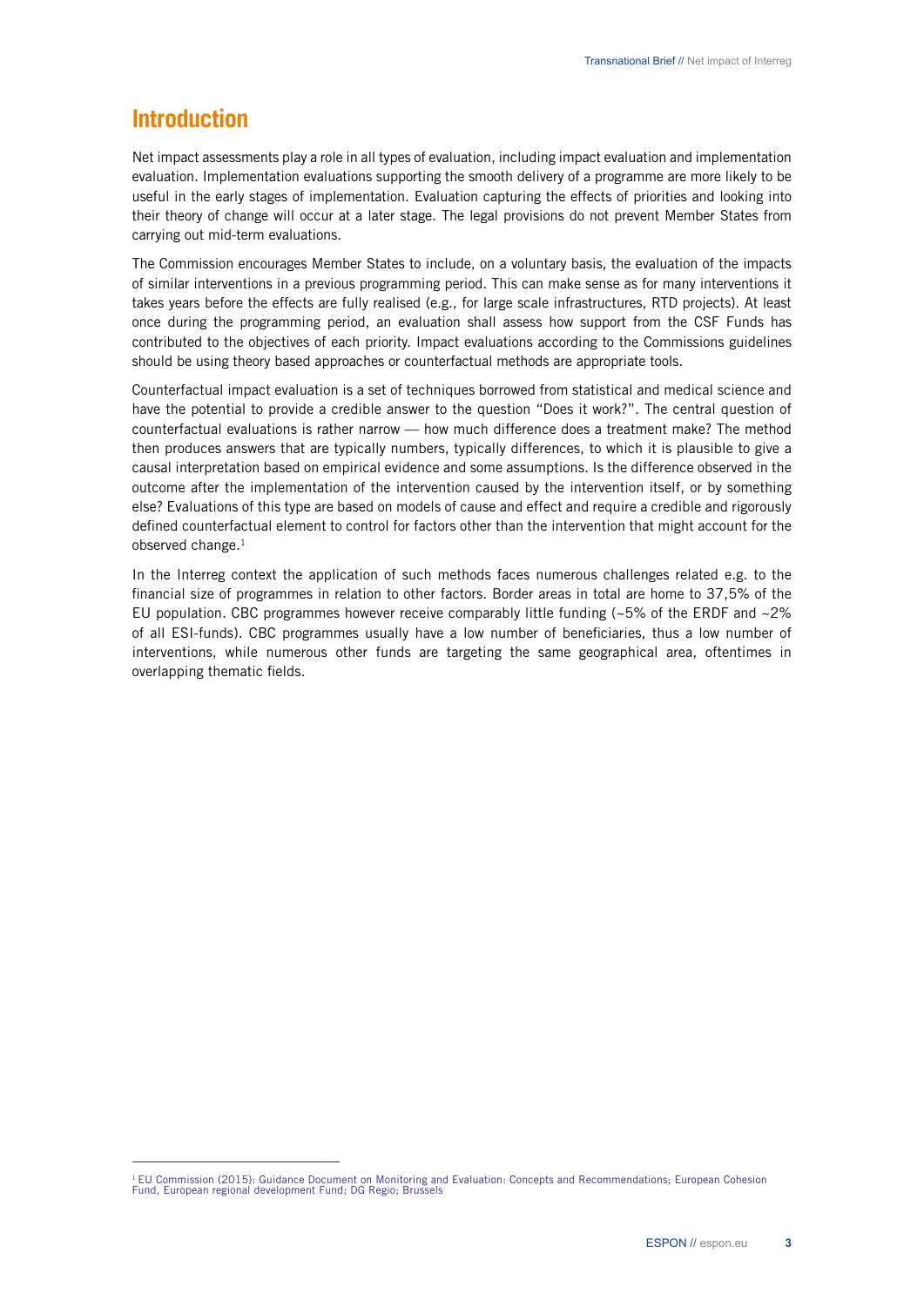# **What is to be done – how is it linked to Interreg**

*"The starting point in designing any public intervention is to identify a problem to be addressed"* (EU Commission 2015a<sup>2</sup>). The "need-driven" approach has been the overarching principle of EU co-financed funds – with "need" being defined as observable significant difference between the status quo and a situation as it should be (need is then the gap in results – see Kaufman et al.  $(1999<sup>3</sup>)$ ) - for years.

In the reality of EU policies this identification of needs is a crucial element of policy formulation and therefore a compulsory element of any ex-ante assessment of policies<sup>4</sup>. However, the attachment of all policies to the overarching societal needs as defined e.g. in the form of the EU2020 strategy in practice has led to several problems.

- The necessity of linking every EU Support to the EU2020 goals led to the territorial needs analysis producing too trivial causal links, fitting the hierarchy of goals rather than the actual pressing needs
- Capturing the societal and territorial needs with appropriate indicators on the right geographical scale in many cases is not possible due to a lack territorially based information
- Due to this lack of information and the narrow scope of the needs, the similarity of policy targets and policy support strategies has led to a duplication of approaches all over Europe, which in some policy fields (e.g. innovation, RTD) has had the consequence of competition and overlaps between regions

This raises the question, at which territorial level needs can accurately be defined and subsequently impacts can be assessed by any programme evaluation. This level naturally will vary with the policy or programme in question. While for example an industrial policy will show its "footprint" at the national level or even above that, there still will be regionally dispersed effects. Environmental policies connected e.g. to water basins might show impacts not corresponding to any of the "standard" statistical regions, but rather connected to the basin area itself, cutting across multiple regions or even Member States. This means that information, which would support policy design and agenda setting, should be adjusted to the question of how much leverage a policy may achieve in the face of multiple needs:

This may be exemplified by the example of EU Regional Development Funds and their ways of addressing societal/ territorial needs. At the outset of the ongoing programming period the Commission has clearly pointed out that…

"There shall be thematic orientation  $-$  i.e. the focus on results, which wanted to be achieved (with regard on limited financial resources). The number of specific objectives per investment priority should be limited as far as possible, to facilitate the monitoring of progress and avoid the fragmentation of programmes. As a general rule programmes should set out priority axes which are mono-fund, cover only one thematic objective and a single category of region. (EU Commission 2012, 2013)

Reality showed however:

- Average number of priority axes: 7 [min.: 1, max.: 16]
- Average number of investment priorities used: 13 [min.: 0, max.: 40]
- Average number of corresponding specific objectives: 19 [min.: 1, max.: 72]
- Average number of result indicators: 24 [min.: 2, max.: 123]
- Average number of output indicators: 38 [min.: 5, max.: 163]<sup>5</sup>

<sup>2</sup> European Commission (2015a): Guidance Document on Monitoring and Evaluation; European Cohesion Fund, European Regional Development Fund: Concepts and Recommendations; Brussels

<sup>&</sup>lt;sup>3</sup> Kaufmann, D.; Kraay, A.; Zoido-Lobaton, P. (1999): Aggregating governance indicators ; Policy, Research working paper ; no. WPS<br>2195. Washington, DC: World Bank. http://documents.worldbank.org/curated/en/16791146876684 indicators

<sup>4</sup> In the single Operational Programmes of EU policies this step is anchored in a thorough territorial analysis of the programming areas and the conducting of a SWOT

<sup>&</sup>lt;sup>5</sup> results from EU Commission (2016): The implementation of the performance frameworks in 2014-2020ESI Funds; Contract:<br>2014CE16BAT063; Brussels; <u>https://ec.europa.eu/regional\_policy/sources/policy/how/studies\_integratio</u>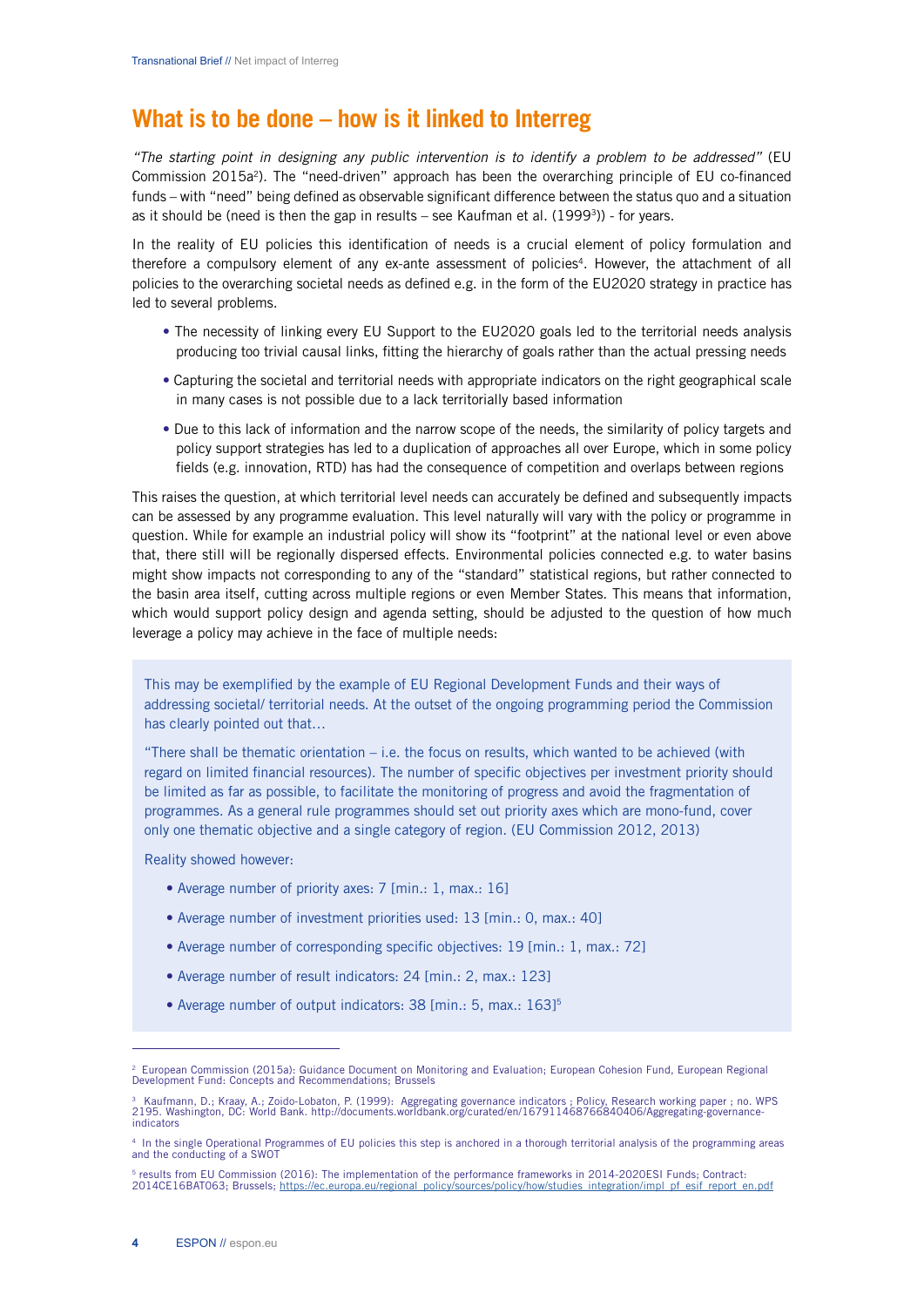This means that the limited resources available within each programme have been largely thinned out and spread over a variety of needs addressed. However the needs described and translated into objectives have not been adjusted to the limited leverage potential of the policy as a consequence. So also in this case the major challenge is to find enough evidence for the application within the policy cycle – be it in the form of justification or publicity.



Source: OIR, 2013 based on: Barca, McCann 211: 4; European Commision, 2013a: 5 Figure 1. Programme intervention logic

What becomes clear from the figure is the fact that every policy intervention follows a clear cause-effect chain, which links the needs via the input, output through to the results, which in return address the needs and hopefully mend them in the end. – What becomes clear furthermore is the fact that policy is not happening in the void, but various other intervening factors (overall socio-economic development, other policies targeting the same territory etc.) may play a role and may influence the results of the policy and thus the achievement of the objectives (i.e. the addressing of the societal/ territorial needs). Within this world of the intervention logic information about the causal chains plays a crucial role and therefore the role of indicators is a prominent one.

The indicators applied in programmes have to establish a cause-effect chain from the need identified in the territory over the policy intervention (Input) to the direct consequence of policy (Output) through the immediate effects with reference to the direct addressees (Direct Result) to the indirect effects of the policy intervention on the objectives (as reflecting the needs) (Results). In the territorial context that means, the indicators have to establish the territorial effects of policy in the programming area (results) depicting the range of objectives (explicit & implicit) of the programme.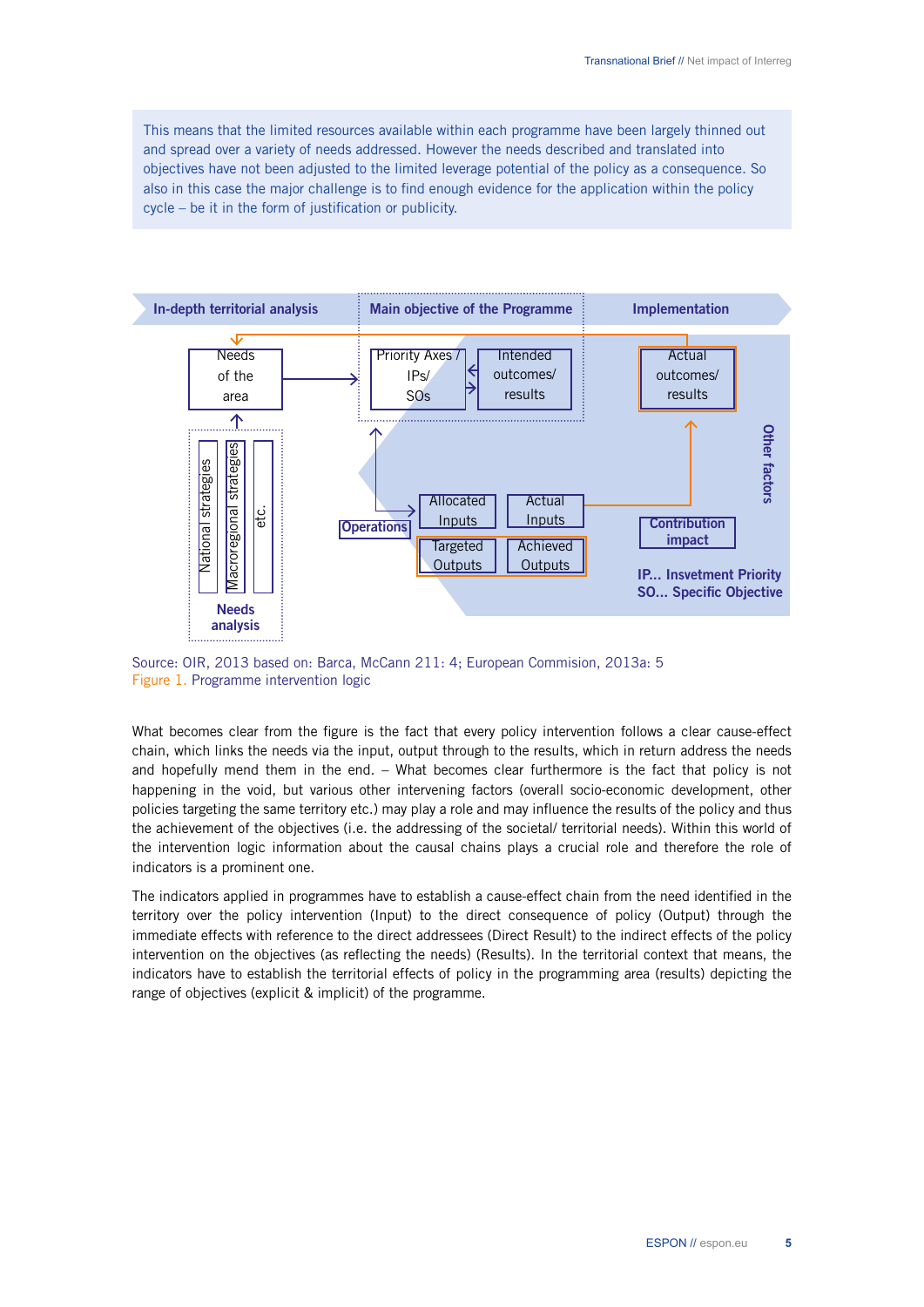#### **Results**

Result indicators relate to programme objectives. They represent (in qualitative or quantitative terms) what can be measured/ captured at programme level to show contribution towards the objectives set for the programme. Result indicators are defined by baselines and targets. In other words they follow the logical chain of the questions: "What do you want to change?" - "How do you capture the change?" Thus they are strengthening the result orientation of the programming. In their design they have to be sufficiently close to policy and the societal/ territorial needs they want to address. Due to the complexity of the objectives quantitative or qualitative targets shall be combined. Regular monitoring shall prompt the policy debate and feed the self-reflection of policy.

In publications by the former head of evaluation Unit of the Directorate General for Regional development (see Gaffey, Schulte-Brauks, 2013<sup>6</sup>) it is recommended that result indicators shall be "selected by programmes and shall not be common indicators thus recognizing the different "journeys" to EU2020 objectives. Evaluation is to be expected to disentangle the contribution of the policy to change from the influence of other factors (impact) – thus result indicators are supposedly to be depicted as "net-effects".

Unlike outputs it becomes clear from the multitude of definitions and specifications that result indicators are the most complex issue in providing information for the policy cycle. They are supposed to build the bridge between the direct consequence of the policy and the overall effect of the interventions. It has already been pointed out in that this attribution gap may be quite substantial if the overall policy goal is formulated and captured in a very general way ("prevent demographic change", "strengthen the innovation in regions") and information deficits are then to be foreseen. But even if the attribution gap is not as large and fuzzy the quality of the result indicators should be able to capture the effects of policy in a way, that excludes all potential other intervening factors:

While the first issue of closing the attribution gap may be covered by a variety of different indicators (qualitative and quantitative), the latter problem (i.e. the assessment of the "net-effect" may be tackled by the way information is combined (see section below).

The set of common indicators as foreseen in the annexes to the ERDF, Cohesion Fund and ETC regulations<sup>7</sup> is designed to fit programmes all across the EU, however in practice suffers from multiple shortcomings. The main challenges for all these indicators are on the one hand the harmonisation of definitions (e.g. when is a product "new" to the firm?) and the collection of data within the programme. The suggestions from the legislative proposal for the upcoming programming period post 2020<sup>8</sup> foresee the introduction of so called direct result indicators, which will be strongly linked to the performance of the single operation/ measure. – They strongly resemble the character of outputs in this way and certainly will not close the attribution gap between the policy action and the overall need addressed by the programme.

<sup>6</sup> Gaffey, Veronica; Schulte-Brauks, Antonella (2013): Results and Performance for Cohesion Policy. A Step Change for the Future. Vilnius, 4 July 2013

<sup>&</sup>lt;sup>7</sup> Regulation (EU) No 1301/2013 of the European Parliament and of the Council of 17 December 2013 on the European Regional<br>Development Fund and on specific provisions concerning the Investment for growth and jobs goal and 1080/2006

Regulation (EU) No 1302/2013 of the European Parliament and of the Council of 17 December 2013 amending Regulation (EC) No 2/2006 on a European grouping of territorial cooperation (EGTC) as regards the clarification, simplification and improvement of the establishment and functioning of such groupings

Regulation (EU) No 1300/2013 of the European Parliament and of the Council of 17 December 2013 on the Cohesion Fund and repealing Council Regulation (EC) No 1084/2006

**E. EU Commission (2018): ANNEX to the Proposal for a REGULATION OF THE EUROPEAN PARLIAMENT AND OF THE** COUNCIL on the European Regional Development Fund and on the Cohesion Fund; COM(2018) 372 final; Strasbourg; <u>https://eur-lex.</u><br><u>europa.eu/resource.html?uri=cellar:8d2f7140-6375-11e8-ab9c-01aa75ed71a1.0001.02/DOC\_2&format=</u>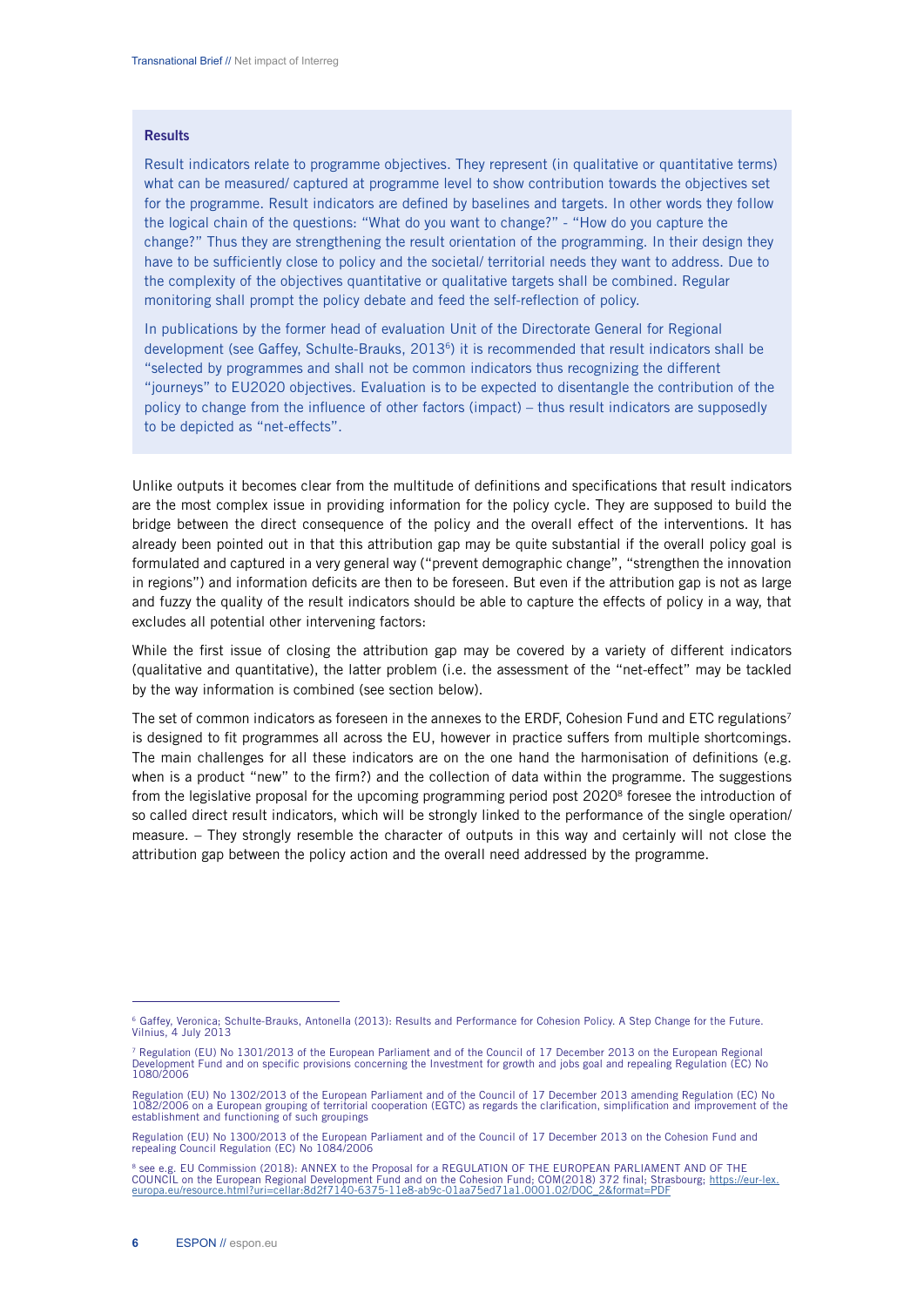# **The approaches for assessing net-effects of policies**

The last element of the use of information in the policy cycle is the ongoing and ex-post observation of the policy effects and the judgement on the success/ failure of the intervention - i.e. the evaluation. This exercise is of high relevance for setting up future programmes as the learning loop of identifying what worked and what did not allows for a subsequent adjustment of future programmes in order to achieve better results.

# Comparability and potential for aggregation

*'When you can measure what you are speaking about, and express it in numbers, you know something about it; when you cannot measure it, when you cannot express it in numbers, your knowledge is of a meagre and unsatisfactory kind.'* Lord Kelvin (cited in Samuelson and Nordhaus, 19899) has pointed out quite accurately the basic problem connected to this part of evaluations – i.e. the difficulty of finding operational measures for such complex concepts as utility and the full value of something – let alone the problem of expressing these findings in a quantitative way – thus making it compatible with comparisons in the next step. When assessing the value of something the major challenge is to transform as much information as possible from reality into a form which is accessible for our sensitive apparatus (i.e. computing capacity, senses).

# **Comparison**

This is the central task of evaluation. It is often forgotten and/or done implicitly, thus leading to major biases when interpreting the final results. Still, when talking about comparisons of facts and measures, four major philosophical concepts have to be taken into account (see e.g. Martinez-Alier et al.,  $1997^{10}$ ):

- Strong commensurability, according to which there exists a common measure of the different consequences of an action, based on a cardinal scale of measurement.
- Weak commensurability, according to which there exists a common measure based on an ordinal scale of measurement.
- Strong comparability, according to which there exists a single comparative term by which all different consequences can be ranked.
- Weak comparability, according to which values are irreducibly plural and cannot be uniquely ordered along a single scale.

Creating comparability and thus aggregating results to an overall evaluation can be achieved by the use of suitable methods of aggregation in the light of the multitude of indicators which will be available side-by-side to express success/ failure of policy. First it has to be assumed that the single indicators are already depicting net effects (see next section), then aggregation methods should be applied, which would allow for a maximum of transparency when comparability is produced.

# The possibility of isolating the "pure", causal effect of the policy

In many cases this is not an easy task, because several external and confounding factors may influence the selected result indicators. How is it possible to isolate the change in the result indicator generated by the policy? In an ideal situation, we would like to compare the change in the result indicator in a world where the policy was implemented against a world where the policy was not implemented (and identical for all the rest). The difference between the two values would be an accurate measure of the direct effect of the policy. Obviously, this is not possible. Nevertheless, the difference-in-difference (DID) method allows overcoming this issue<sup>11</sup>.

The principle behind the DID method can be explained by an example from the medical field. Consider the case of testing a new medical treatment. The reaction to this treatment depends on many

<sup>&</sup>lt;sup>9</sup> Samuelson, P.A. and W.D. Nordhaus (1989), Economics, 13th edn, New York: McGraw-Hill.

<sup>&</sup>lt;sup>10</sup> Martinez-Alier, J., G. Munda and J. O'Neill (1997), *'Incommensurability of Values in Ecological Economics'*, in M. O'Connor and C.<br>Spash (eds), *Valuation and the Environment – Theory, Method and Practice,* Cheltenha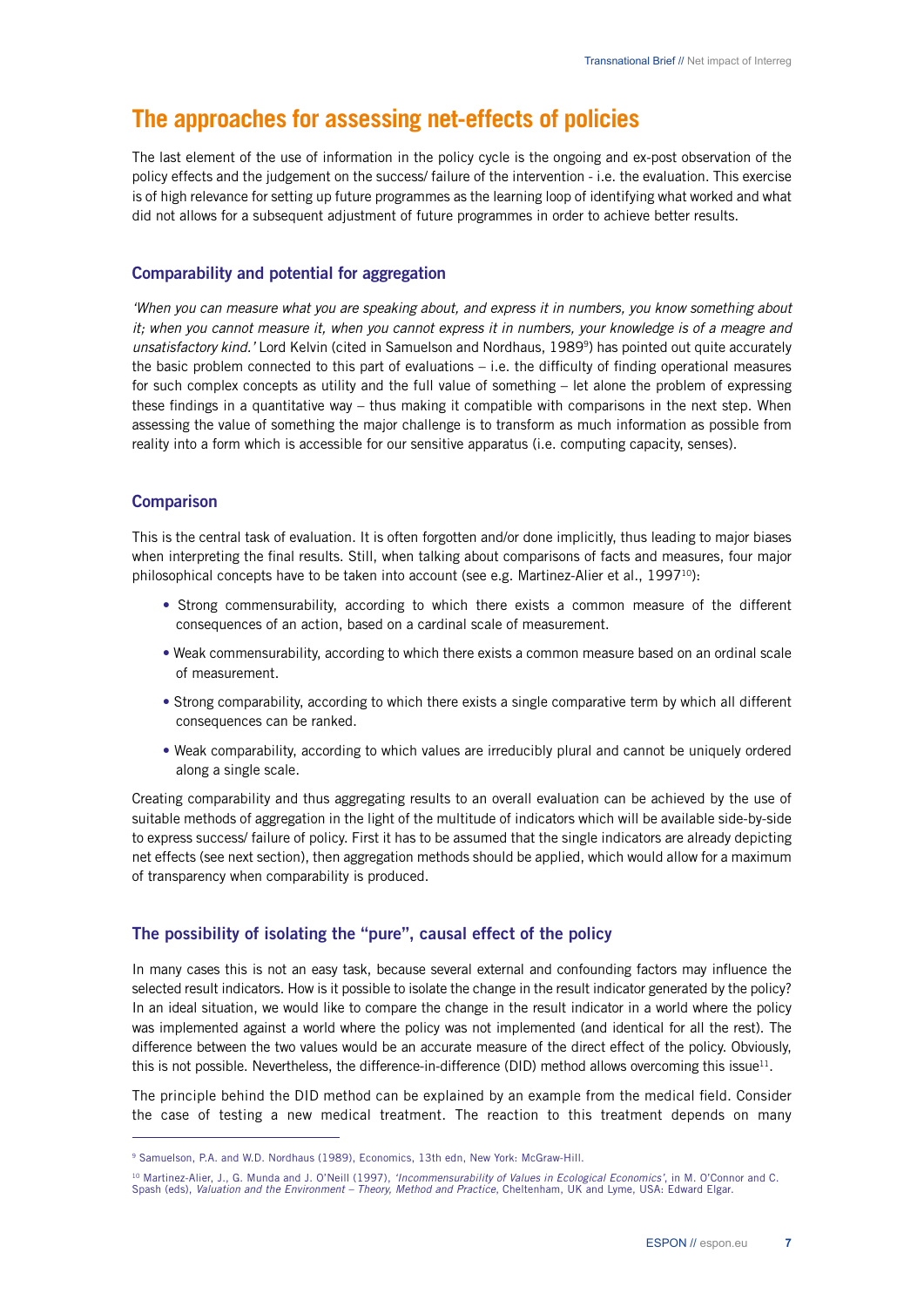characteristics of the patients, like age, weight, etc. For this reason, tests of this kind are often performed on couples of twins: one receiving the treatment and the other not. Since couples of twins are rare, the same test can be performed on two individuals as similar as possible in the relevant characteristics (age, weigh, etc.). If we find the perfect match of our treated patient, we can compare the two individuals and measure the effect of the treatment.

The application of DID to the policy evaluation follows the same logic. Imagine an example about the policy aimed at promoting product and process innovation in the field of CO2 reduction and sustainable energy. The treatment, in this case, is represented by the policy itself. The treated units (for instance the firms receiving funding) must be matched with the most similar untreated units (i.e. that did not receive the policy). "Similarity" is defined based on all the external factors potentially having an effect on the policy results. For example, suppose that firms located in urbanized regions are more likely to undertake innovation activities, because the customers living in these areas are more sensitive to environmental issues than those living in rural settings. If it is the case, we should match treated and untreated units based (among other things) also on their location (urban vs rural). Assume, for instance, that the implementation of innovation is also depending on the sector in which firms operate. Therefore, the matching should associate units pertaining to the same sector.

The next step after the matching procedure is represented by the comparison of treated and untreated units similar between them. Recalling the medical example above, the matching is a procedure for identifying sort of "twin-units" (treated and untreated) that can be therefore compared in order to identify the pure effect of the treatment, i.e. of the policy.

Finding comparable units in the context of any programme nonetheless might prove a difficult task. Several approaches relying on statistical methods have been developed.



Figure 2. Difference in differences

#### Applicability within Interreg

As statistical methods for net-impact calculations in principle rely on a certain (depending on the method and the circumstances) minimum number of observed cases, Interreg programmes with their inherently limited numbers of projects already suffer some difficulties from the outset. In many programmes under the current circumstances, the overall number of projects is already too low to allow for statistically significant results. However even when there are sufficient case numbers in some larger programmes, the thematic differentiation might not allow for identifying enough cases which are actually comparable. Some of the approaches as described below can thus be considered rather as methodological best practice, which for application in Interreg need careful preparation from the programme setup onward.

<sup>&</sup>lt;sup>12</sup> Observable traits of the groups are determined by the selection criteria of the policy measure to be evaluated (e.g. specific income or lack thereof, specific education attainment level, company size in terms of emplo

Unobservable traits are elements of the character of the (potential) beneficiaries/ objects of evaluation, which are not specifically<br>targeted but which nonetheless influence the funding/ non-funding decision, propensity t upbringing and values, religious background, etc.)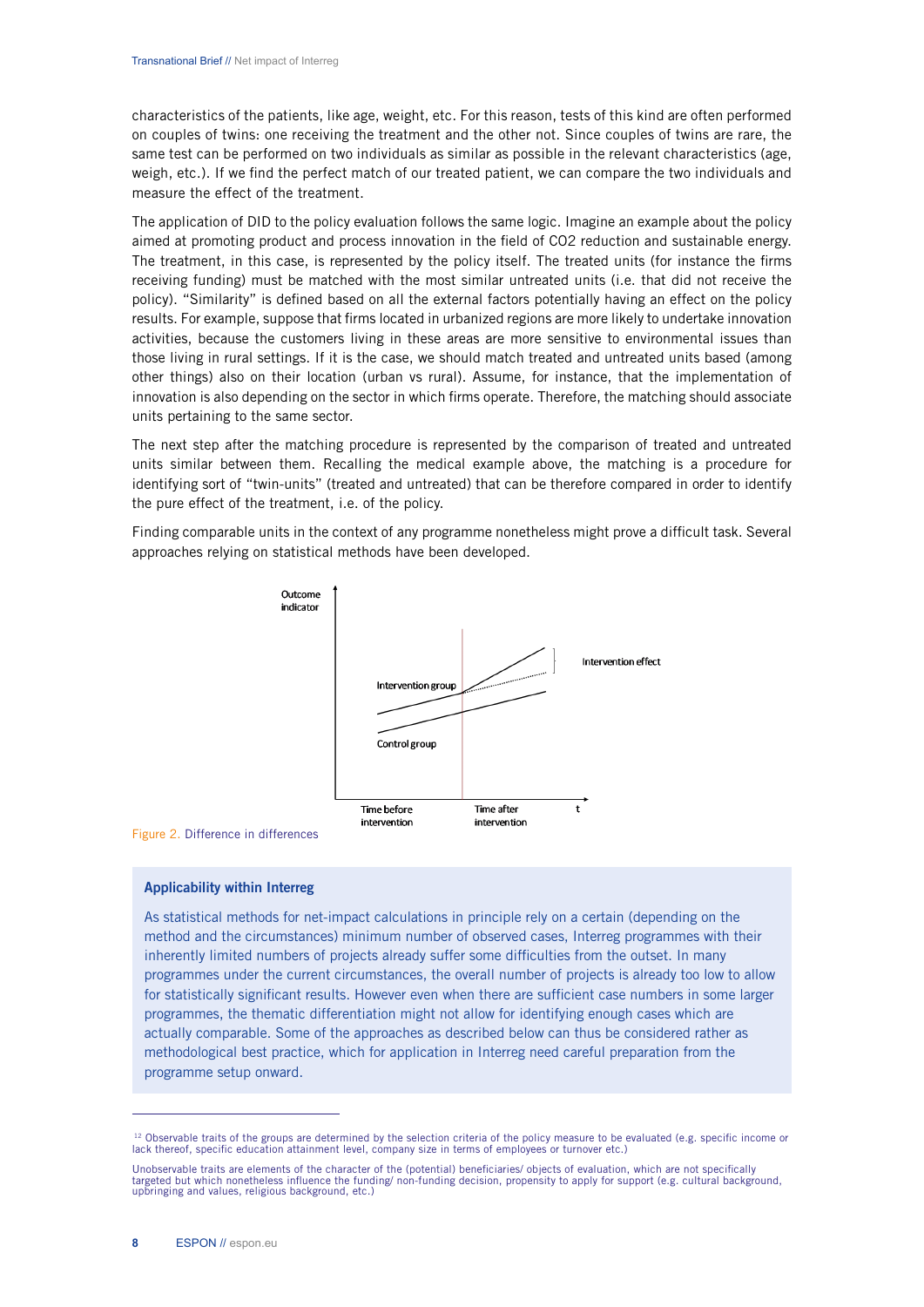# Randomized Sampling (the statistical gold standard)

This approach corresponds to the random selection of beneficiaries (intervention group) and nonbeneficiaries (control group) from the eligible population in two groups in advance of the policy implementation. The rationale is that only by being able to select both – test and control groups – from a randomized and large enough sample size any differences in observable and unobservable traits<sup>12</sup> of the two groups may be minimized. Especially the unobservable characteristics of the evaluation objects may only be eliminated with this approach.

Over the course of the policy implementation, the development of these groups can be observed and their resulting differences considered as the net-impact of the programme.

#### Applicability within Interreg

A reliable application within Interreg is uncertain, notably due to limited numbers of beneficiaries and broad thematic orientation. Large Randomised Control Trials (RCTs) are time-consuming and costly, although an acceptable level of accuracy can be attained with existing data. Furthermore, selection criteria for Interreg subsidies consider observable traits of applicants and may cause a non-randomized approach if these observable traits are influenced by unobserved confounders. This necessitates prior analysis as to whether selection criteria are defined well enough so as to regard the unobservable traits as only minimally influencing the support/ non-support situation.

### Propensity Score Matching (PSM)

Statistical matching seeks to minimize the selection bias and attain an accurate estimate of the Average Treatment Effect (ATE). This is done by deducting the mean of a certain indicator of non-treated units (i.e. non-beneficiaries) from the mean of the treated units (i.e. beneficiaries). The result, however, contains the ATE and a selection bias, i.e. the treated units have not been randomly selected but certain observable traits suggest that they actually necessitate the treatment (also known as reversed causality).

Matching is assumed to solve the problem of selection bias and reversed causality. The idea is to match units within a test and control group and that the only difference between the matches is the fact of the treatment (i.e. beneficiaries vs. non-beneficiaries). It is a statistical approach that identifies in a group of non-participants those units who are similar to the participants in the treatment in all relevant pre-treatment characteristics. The simplest method of matching compares units (i.e. beneficiaries) along important observable characteristics and then matches very similar units to pairs. It is assumed that the measurable outcome is independent of the selection for treatment, conditional on these observable characteristics, also known as the Conditional Independence Assumption. This reduces the selection bias and a reliably accurate ATE can be obtained.

Propensity score is the probability of participation in the treatment (i.e. EU-funded project) estimated based on multiple observed traits that treated and non-treated units have in common. The different scores are obtained by a logistic regression and divided in strata. Treated units can then be accurately matched with counterfactual units (i.e. non-treated) based on the respective strata. ATE can be obtained for every strata, and the overall ATE is then obtained by the weighted average of the ATE obtained within individual strata. In other words, this is the difference between the outcomes after participation in a programme and non-participation.

The crucial difference of PSM from conventional matching is that it matches subjects on one score rather than multiple variables. A necessary assumption for this method though is, that all relevant differences between beneficiaries and non-beneficiaries are captured by observable variables. An issue for matching in general is the richness of the dataset and/or availability of appropriate matching variables which should be chosen on the basis of economic (and also other relevant theories).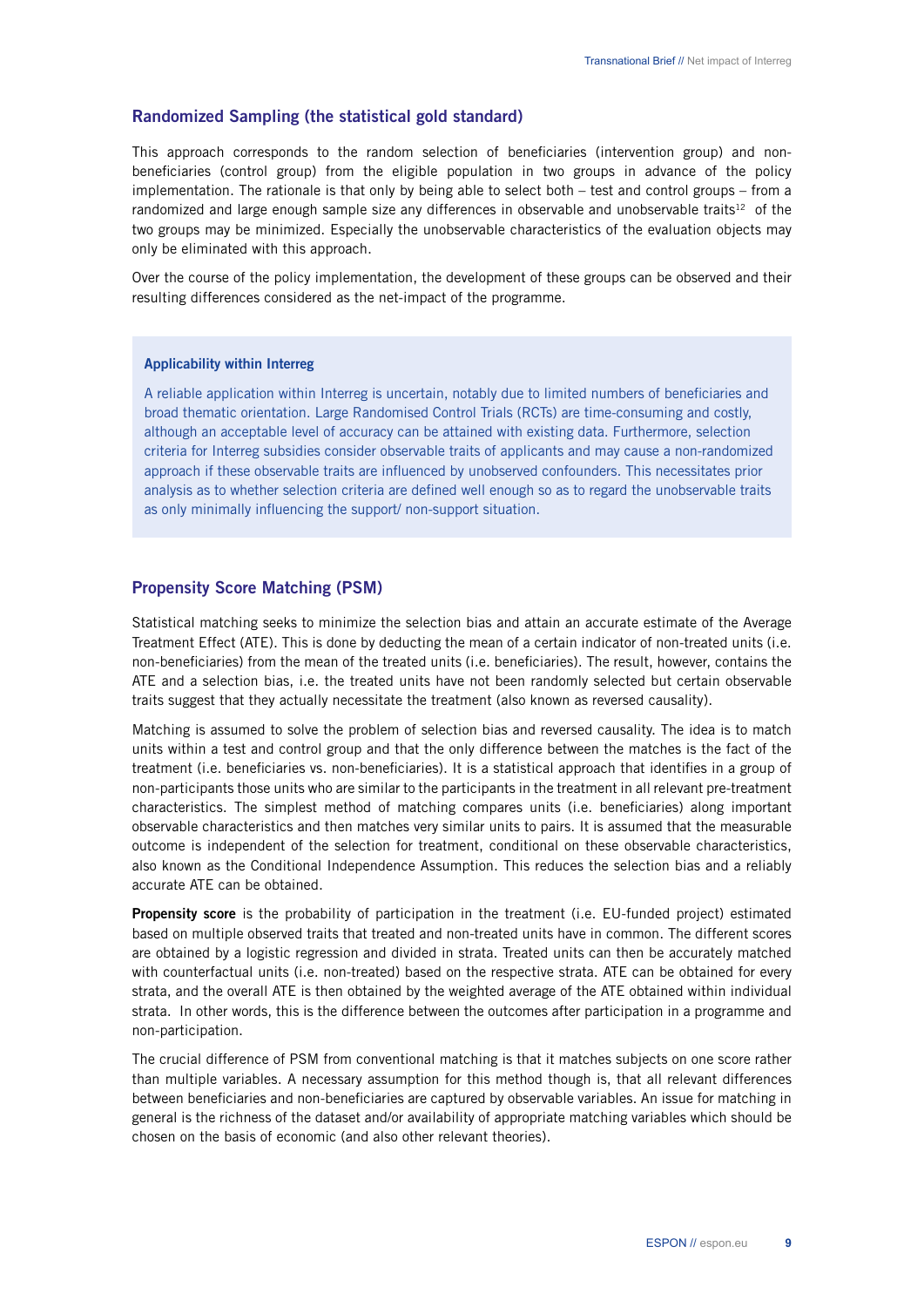#### Applicability within Interreg

The law of large numbers applies, where obtaining efficient and consistent estimates of ATE necessitates a large enough totality of units. Most examples of matching approaches in policy evaluation are therefore to be found in large-scale policy support measures with a high number of homogenous beneficiaries (e.g. SMEs, education and training measures for low qualified workforce etc.). In Interreg, there is hardly any measure, which supports a high number of homogenous beneficiaries.

#### Regression Discontinuity Design (RDD)

This method can be applied if the eligibility for a programme is determined by a rule of the following type: those above a certain threshold are eligible for the programme while those below are not eligible, or vice versa. Threshold examples include age for people, income for households and number of employees for firms. In the neighbourhood of the threshold we have a situation that resembles randomization: the units around the threshold receive sharply different treatments, despite having similar values for the selection variable (Fig. 3).



Figure 3. Regression disocontinuity

Firms to the right of the threshold (the N's) do not have access to the funding, and this rule is strictly enforced. The context being, that larger firms tend to perform better on the performance measure, and smaller firms are targeted for the funding. Thus, the intervention has a clear compensatory rationale; it targets the less advantaged fraction of the population. The results of naive comparisons in this case could be misleading: if one were to take all the N's and all the B's and compare their average performances, one would conclude that the funding lowers firms' performance. We know that such causal interpretation is unwarranted because the two groups are different even in the absence of the intervention (and there is negative selection bias).

The RDD method does not suffer from selection bias: if we restrict the attention to marginal individuals and compare firms with 14 employees (marginally eligible) to firms with15 employees (marginally ineligible), it seems reasonable to assume that a difference of 1 employee will have a minor impact on the performance measure. By contrast, the two subgroups are treated very differently by the programme, so that around the threshold we have a randomization of sorts.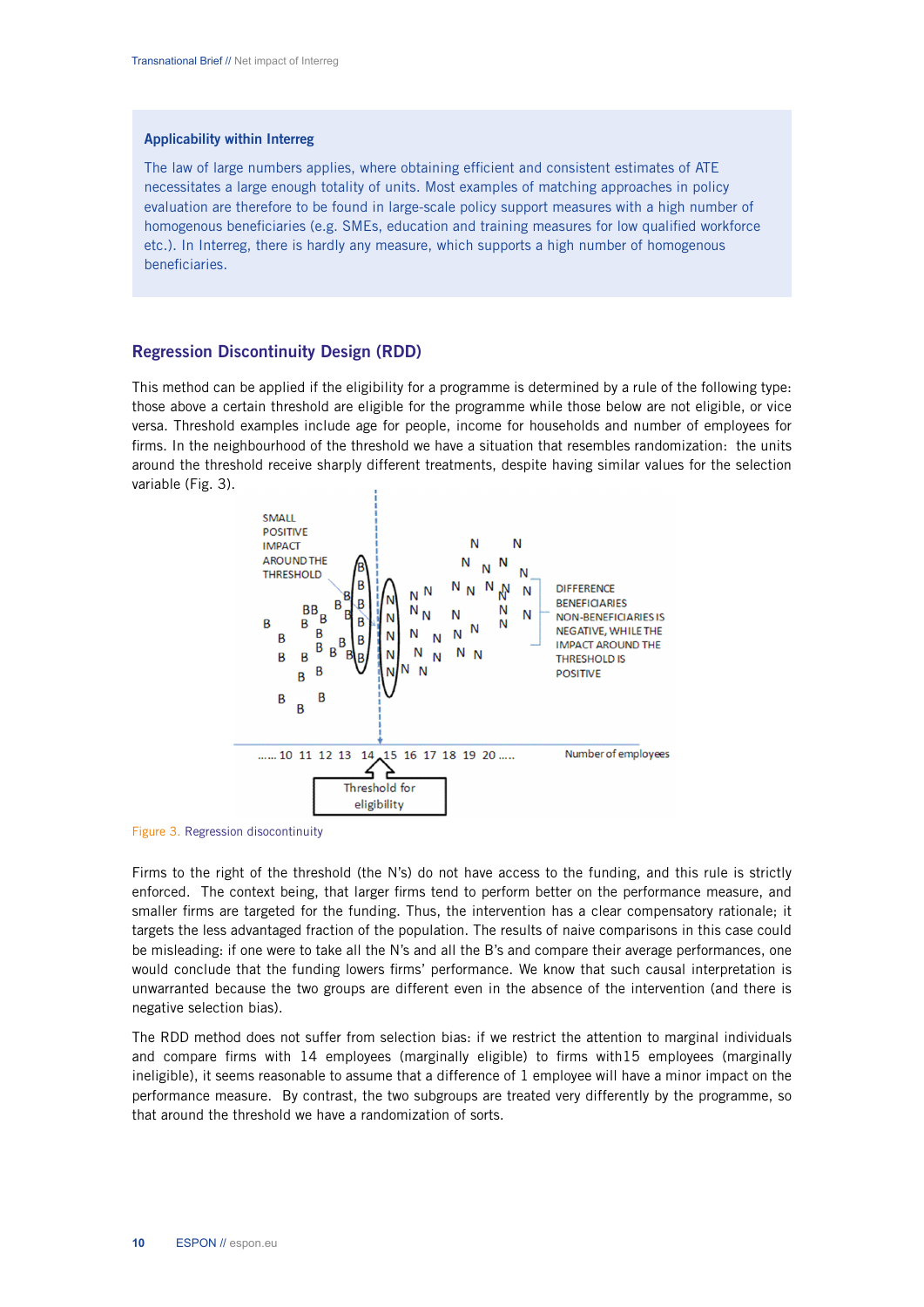The difference between the average performances of the two samples of 14-employee firms and 15-employee firms is a credible estimate of the impact of the programme. In the example, the impact around the threshold is positive, indicating that the programme works. Visually, the impact is represented by the "downward slide" of the N's just above the threshold with respect to the B's right below the threshold.

#### Applicability within Interreg

With this approach, the law of large numbers will not be as stringently needed in order to identify the two groups for comparison (funded and non-funded). In the Interreg context this would call for a measure, which clearly cuts off the eligibility at a threshold, which does not actively determine the performance of the beneficiaries towards the objective of the intervention (e.g. the size of an institution).

So, one application case may be the support of small and medium sized towns across borders with respect to developing land use plans. If the eligibility criterion is e.g. a certain town size (number of inhabitants), the establishment of test and control groups may be conducted straight at this criterion selecting non-funded towns (who also develop land use plans) which are just above the eligibility threshold and compare their performance (e.g. with respect to sustainable land use) with the funded ones thus establishing a DiD causal inference.

## Pipeline approach

The pipeline approach takes as the comparison group individuals, firms or communities which have been selected to participate in the programme but have not yet done so. When a project is implemented in phases, subjects in the second phase (i.e. who will not receive benefits until some later point in time) can be used as the control group for Phase 1 subjects. Communities, people or firms selected for project participation, but not yet treated, are chosen for the control. Since they have also been selected for treatment there should in principle be no selection bias. For this assumption to hold, one shall expect no changes in selection criteria and no ranking of beneficiaries of both phases. However, policy design and selection criteria must be carefully reviewed when applying this approach because there will often be systematic differences between the phases.

#### Applicability within Interreg

Typical applications are for example training programmes, enterprise support, etc. where the finances dried up early in the programming period. Application on Interreg is possible as this matching approach does not necessarily rely on large numbers for causal inference. It may be applied where the conditions of at least two calls do not change over time, i.e. eligibility criteria, budget volume, selection process). The two consecutive cohorts of two calls may then be used for the distinction of the treated and nontreated groups. The first group, who has already shown performance after the support of the Interreg programme will then be compared with the performance of the group which has already been selected by the next call but has not yet been funded. Yet again the performance of the groups will have to be independent from the selection criteria.

### Pragmatic matching on case by case basis

While statistical approaches are considered the "gold standard" in terms of quantitative net-impact determination, the reality of Interreg programmes oftentimes calls for more "pragmatic" approaches, like those applied in the context of the ESPON projects like Ex-post territorial impact assessment of crossborder cooperation programmes (ESPON TIA CBC) and Territorial evidence support for European Territorial Cooperation programmes (ESPON TEVI).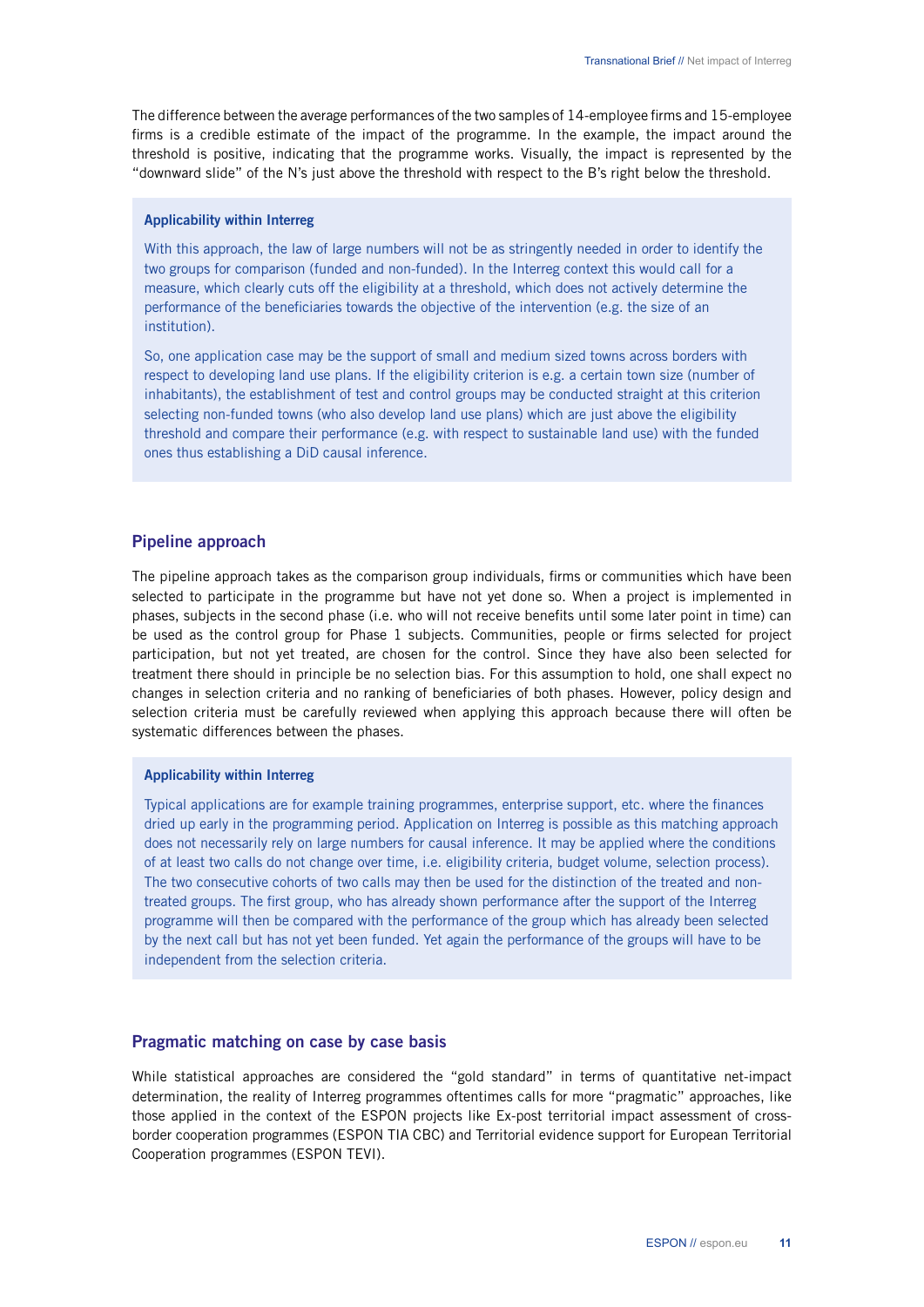The "small scale counterfactual" is a qualitative method analogous to DID but is less time and resource consuming than DID. It involves calculating the net-impact of the programme by comparing the actual development of a region`s values for a given indicator with a hypothetical scenario in which no actions have been taken by the programme in the region.

Unlike the proper counterfactual approach the test- and control groups are in this case not established through statistical matching methods (e.g. propensity scores, discontinuity- or pipeline approaches) but on a case-by-case selection matching funded with non-funding entities which show the same observable traits (i.e. qualities as expressed by the selection criteria of the measures which are to be assessed). This "smallscale" approach is justified by the fact that both test and control groups will be too small in reality to establish statistically sound matching methods; thus, it seems justified to compare in a DID assessment the changes over time of both the treated with the non-treated cases, which will provide a net effect of the assessed measure within the programme. As a result, this simplified method involves establishing a group of beneficiaries and a group of non-beneficiaries who are active in the same fields, enabling a comparison between the two groups. Data on the indicator(s) in question and the contribution of the groups to that has to be obtainable.

With two groups available, the change in value of respective indicators is compared and the difference between the two values represents the net effect of the programme.

# Funding framework approach

If indicators in question typically rely on various funding resources, the establishment of the funding framework for a region, via MAPP, can be used to identify the net effect. MAPP is an approach initially developed by Dr. Susanne Neubert at the German Development Institute . It allows assessing impacts of interventions basing on three main elements: life curve, trend analysis, and influence matrix. The life curve sets the context for the assessment, the trend analysis shows the overall trends of different indicators (i.e. irrespective of any specific programme), while the influence matrix, basing on the two previous elements, constitutes the assessment of net effects based on the funding framework involved in the region. All of these tools use a point system (from 1 to 4) and are based on expert judgement. MAPP, thus, should be ideally conducted in a workshop setting.

The Life curve shows the overall development trends (based on indicators to be selected by the group, e.g. employment) in the cooperation area along a certain time-frame, beginning before the programme started and ending at present. Participants should be asked to assess the development of each indicator each year according to a five point scale. These assessments can be supported by data on such indicators if available.



Figure 4. Life curve produced in ESPON TIA CBC project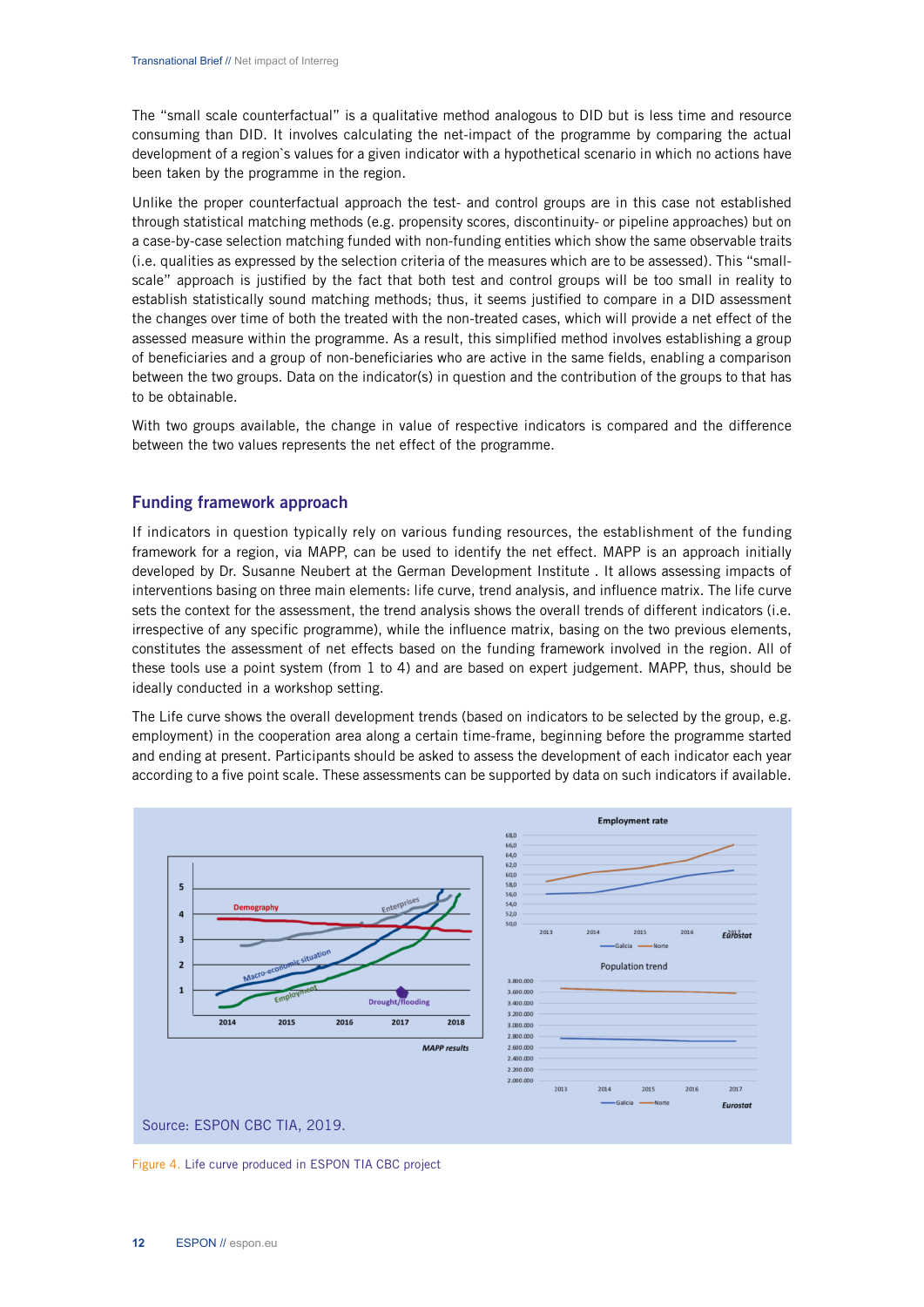In the *Trend analysis matrix,* detailed development trends of the selected indicators are assessed over the same time period. Workshop participants should be asked to score each indicator from 1 to 4 for every year and for every region, giving a general trend from the first to the last year as a gross magnitude. The regions for that purpose have to be defined by the participants, i.e. in cases of programmes with NUTS3 division, any deviating administrative units (e.g. functional areas) are defined by the participants (Fig. 5).

| <b>Trend analysis</b>                                                                                                   | <b>Year Trend</b> |               |               |               |                |          |  |  |
|-------------------------------------------------------------------------------------------------------------------------|-------------------|---------------|---------------|---------------|----------------|----------|--|--|
|                                                                                                                         | 2014              | 2015          | 2016          | 2017          | 2018           | $201-18$ |  |  |
| Improve the participation of the business sector in innovation processes and R+D+i activities closer to the market (1B) |                   |               |               |               |                |          |  |  |
| No of companies that cooperate<br>with research centres                                                                 | 1                 | -1            | $\mathcal{P}$ | 3             | 3              | $+$      |  |  |
| Joint projects developed between<br>enterprises and institutions                                                        | 1                 | $\mathcal{P}$ | $\mathcal{P}$ | 3             | 3              | $++$     |  |  |
| No of beneficiary companies that<br>introduce new products for the<br>company                                           | $\mathbf{1}$      | $\mathbf{1}$  | $\mathbf{1}$  | 2             | $\overline{2}$ | $+$      |  |  |
| Increased number of enterprises<br>that have invested in $R+D+i$                                                        | -1                | -1            | $\mathbf{1}$  | 2             | 2              | $+$      |  |  |
| Size of investments by companies<br>$in R + D + i$                                                                      | 1                 | 1             | 2             | 3             | 2              | $+$      |  |  |
| Improve the necessary and favourable conditions for the appearance of new business initiatives (3A)                     |                   |               |               |               |                |          |  |  |
| No of services for enterprise<br>development created or supported                                                       | 1                 | 1             | $\mathcal{P}$ | $\mathcal{P}$ | $\mathcal{P}$  | $+$      |  |  |
| SME/companies with cross-border<br>business                                                                             | $\mathcal{P}$     | $\mathcal{P}$ | 3             | 3             | 3              | $+$      |  |  |
| Enterprises created/improved in the<br>cooperation space (of which by<br>young/unemployed/social economy)               | 2                 | 2             | 3             | 3             | 3              | $+$      |  |  |
| Companies that offer professional<br>internships                                                                        | 1                 | 1             | 2             | 2             | 2              | $+$      |  |  |

Figure 5. Example of a trend analysis as applied by the ESPON TIA CBC project

The *influence matri*x represents the net impact determination, assessing the programme against other factors influencing the development of an indicator, with consideration of the background provided by the live curve and trend analysis. These can be other funding programmes (EU, national or private) as well as non-funding related developments. This method can be used either for qualitative assessments (where the influence value is taken into account when making the magnitude judgement from the trend analysis) or for semi-qualitative assessments (where the influence value is multiplied with the gross development). The development of the influence matrix has to be done in close cooperation with actors who have best understanding of other funding schemes and relevant influencing factors in the programme area.

| Influence matrix                                                                  | <b>CBC</b> | <b>ERDF</b>                  | <b>EAFRD</b> | <b>National</b> | <b>Others</b> |
|-----------------------------------------------------------------------------------|------------|------------------------------|--------------|-----------------|---------------|
| Size of investments by companies<br>in $R + D + I$                                | 5%         | 40%                          | 0%           | 25%             | 20%           |
| Joint products related to historic.<br>cultural and natural heritage<br>developed | 10%        | 35%                          | 35%          | 0%              | 20%           |
|                                                                                   |            | Source: ESPON CBC TIA, 2019. |              |                 |               |

Figure 6. Example of an influence matrix as applied by the ESPON TIA CBC project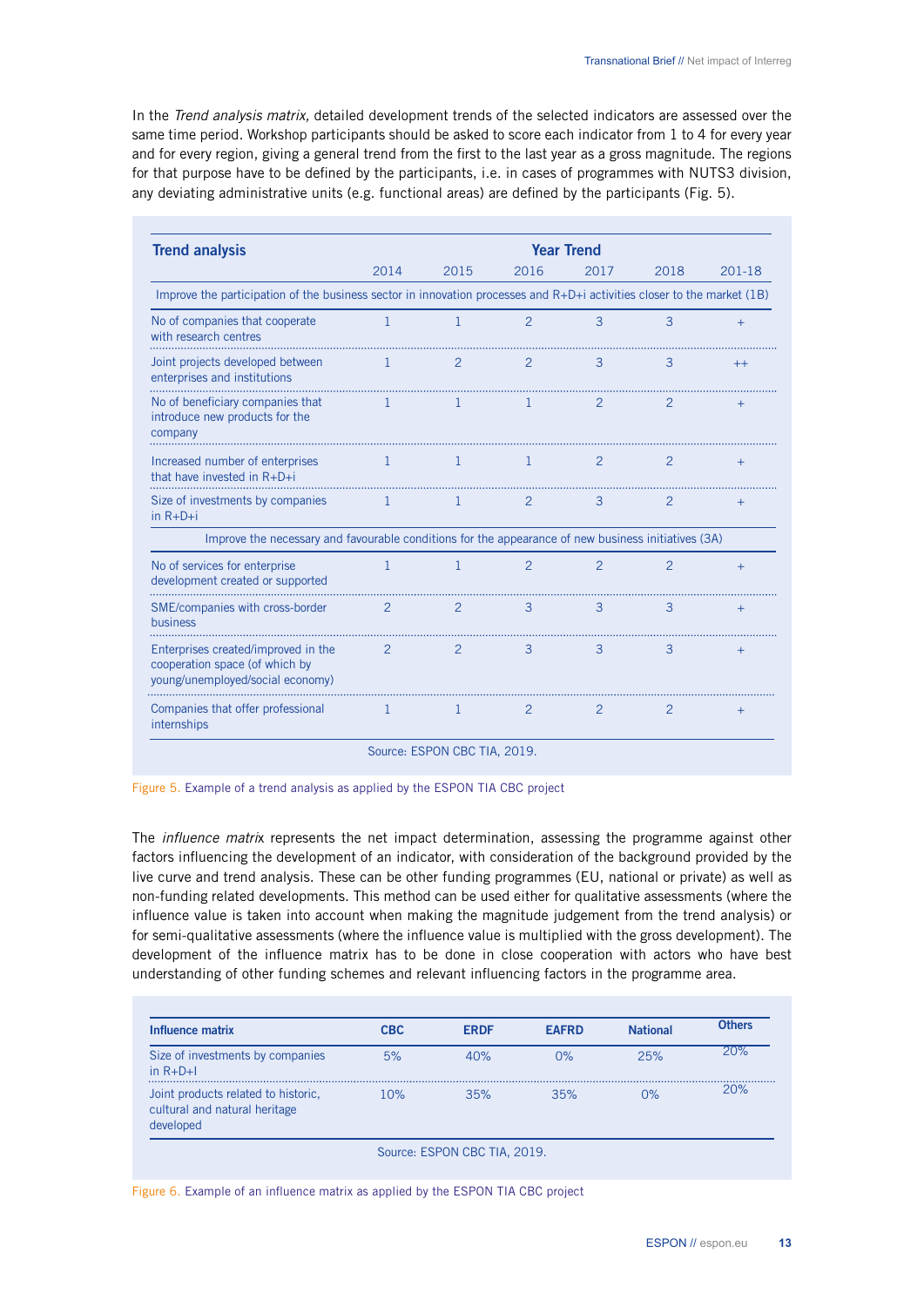For given indicator, the total amount of funding available to the region is determined in the influence matrix. The share of the programme then constitutes the share of the gross impact of the programme. If no other funding scheme is available and the impact is likely to be based on funding for the most part, the gross impact can be considered as the net impact.

The problem with this approach is likely to be the data availability on a regional level. While for some funding schemes this is readily available, data availability and quality might vary significantly between countries. Additionally, the scope of the funding would have to be matched with the programme, which will only be possible for certain kinds of indicators.

# Main messages

Assessing the net impact of any programme with statistical significance is a complex and oftentimes costly endeavour. Especially in the case of Interreg programmes with the numerous limitations ranging from relatively small numbers of projects through to thematic spread and limited funds available, such approaches are oftentimes neglected in favour of purely qualitative methods. Nonetheless, there are several quantitative and hybrid approaches that can be applied in Interreg impact assessments provided that the following preparatory steps are considered already in the programme intervention logic.

- Territorial heterogeneity of the programme area can lead to different impacts in different territorial contexts. While the Average Treatment Effect is assessed at programme level, regional fixed effects can be obtained as well. Thus, result indicators can reflect expected change through the cooperation programme at regional level and be aggregated as to target values at programme level.
- Fragmentation and heterogeneity of selected Priority Axes and Specific Objectives add to the difficulties of obtaining statistically significant results.
- Result indicators have to be countable (discrete numbers) or measurable (continuous numbers) rather than nominal (e.g. status of or performance of).
- Data collection has to commence with the programme setup. If e.g. characteristics of applicants, beneficiaries or desirable end-users are considered relevant for the foreseen impact assessment, these characteristics have to be recorded from the beginning of the programme.
- Impact assessment activities require respective capacities from programme authorities, notably for primary data collection.
- Cooperation with institutions possessing relevant data such as statistical offices has to be established early in the programme